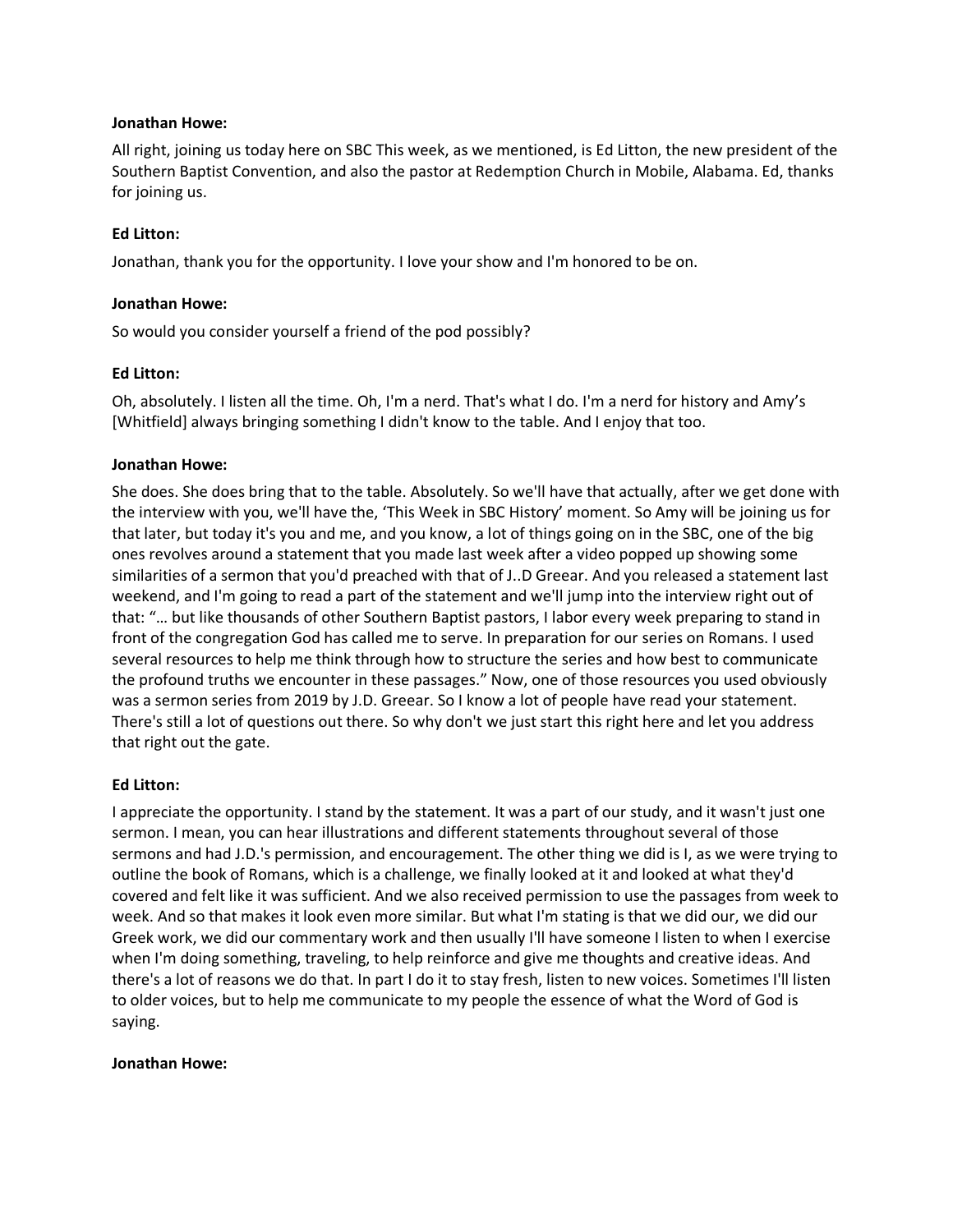Yeah. So I guess what you're kind of saying in essence is that the sermons from J.D. were just like another commentary for you in the preparation, that kind of thing.

## **Ed Litton:**

A lot of them, I didn't really even listen to. I would go straight to his written notes that he provides. And so yes, very much like a commentary in that sense and, and know as well, when you listen to R. Kent Hughes or when you read R. Kent Hughes' commentaries and you listen to a sermon like on Gospel Coalition, you'll find that his commentaries are going right out of that sermon work, which is understandable.

#### **Jonathan Howe:**

Yeah. At Lifeway, I mean, there's a whole commentary series. That's the exegetical sermon series, Danny Akin, David Platt, Tony Merida are the general editors of, so I've got the R. Kent Hughes, Hebrews one sitting right here in front of me on my desk. So, and he's awesome. And in your answer, you mentioned "we" a lot. I know you talked about in the statement, you employ a sermon team approach to help you collaboratively create these sermons. So can you talk to us, like, what does that look like at Redemption Church?

#### **Ed Litton:**

Well, let me tell you why we started doing it. And it's one of the best things I've been a part of in a long time, we have a lot of young men on staff, and we have young people that feel a call, young men that feel a call to the Lord and laymen in our church to at least on occasion to preach the Gospel. And so our purpose was to raise up a new generation of Gospel communicators and Gospel preachers. And let me just break down the process for you real quick. We start off annually with a retreat where we prayerfully consider what we are preaching, where we're heading next, and this has been for years. So of course I leave that, 'cause I've been there for 27 years. I know what we've preached in the past. We try to break down the text and work out exactly the weeks and put it on the calendar. Plus we're a multi-site church. And then every week we have a, we have a planning meeting. Now that planning meeting, I lead the planning meeting, but it's based on the sermon is gonna be based on my work and the text, but we get together. All the other parts of that team are also sometimes given separate commentaries to study and they bring something to the table so that we're not an echo chamber. And we're looking at the text, we break it down. A lot of times we get out of that meeting with a very clear outline or illustrations. And then we finish the rest of the week, building that out for whoever the preachers are going to be. And again, I lead that process because I am discipling young preachers. And of course, you know, all the people have assumed about this, that people would say don't disciple anymore because you're messed up. But the reality is it is a very effective way. And for me, it's been a powerful tool because I'm listening to other voices.

## **Jonathan Howe:**

Looks like we have an audio issue here in the podcast. Dr. Litton's AirPods just died. Folks, we're going to switch him over to some wired headphones. There you go. Now you got it. Now you were talking about how this was a discipleship issue, that the team approach allows you to disciple those on the team.

## **Ed Litton:**

The real motivation behind this was discipleship. It's helping raise up a new generation of pastors and leaders who can communicate the Gospel and it has had an extraordinary impact. And the reverse part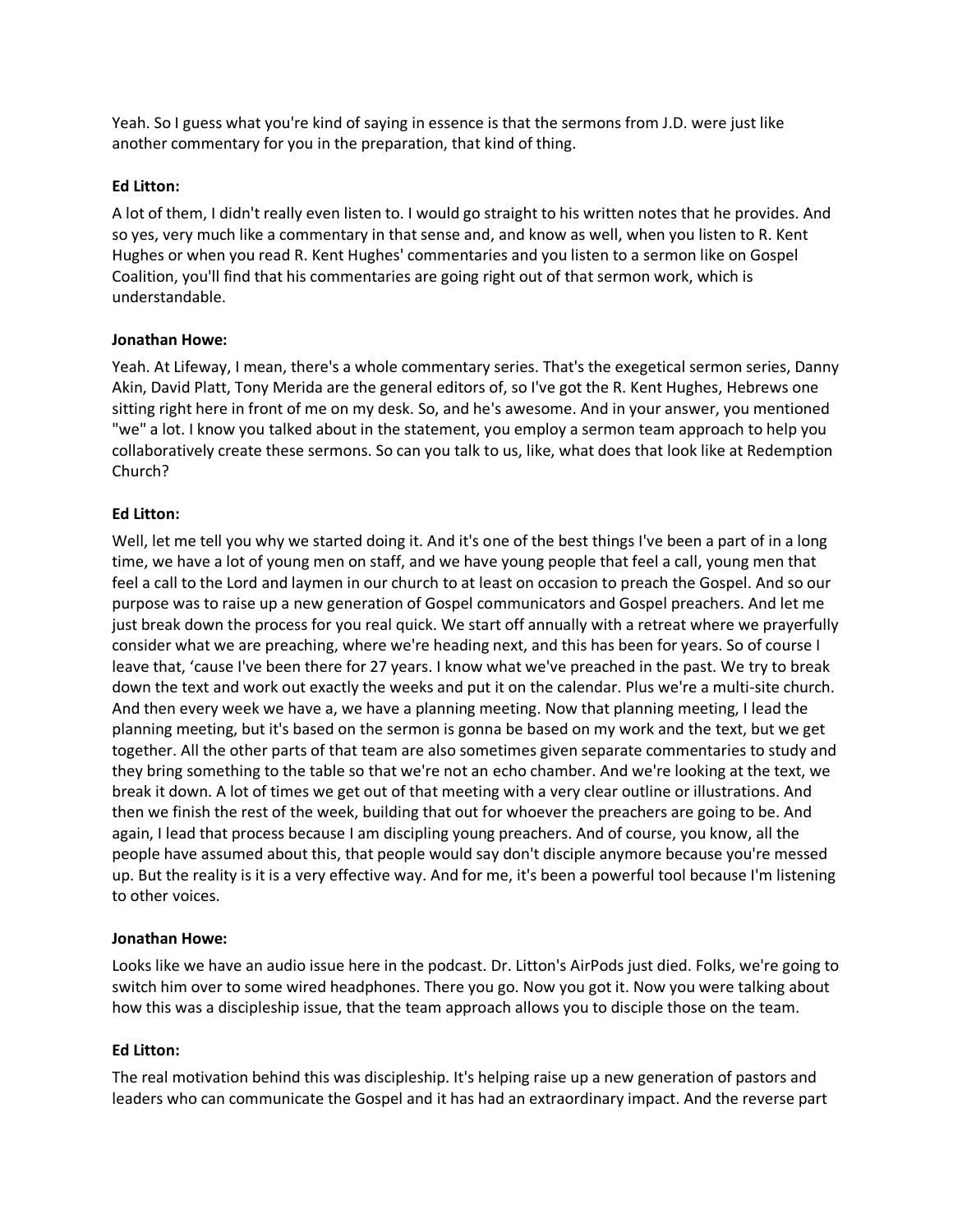for me is that it helps me keep my voice young and preaching too, because we're always trying to reach a new generation with the Gospel. And so for us, it's been a very healthy process and over the few years that we've done it, and I think we've been doing about five or six years now, it's really improved the quality of preaching, especially among these young people. We do live preaching on our campuses.

#### **Jonathan Howe:**

Yeah. So how many campuses are you guys at now? Just two?

#### **Ed Litton:**

Two.

#### **Jonathan Howe:**

So live preaching in both places.

#### **Ed Litton:**

That's correct.

#### **Jonathan Howe:**

All right. So with all the discussion here, what's the impact been on you and maybe even Kathy?

#### **Ed Litton:**

Well, I appreciate that question. What God has made very clear to us is that we are according to Isaiah 48:10 in a refiner's fire, Malachi 3 tells us the same thing, that it doesn't matter where the heat's coming from. God being sovereign and intimately involved with our growth is helping us be refined. And I just want to say, I apologize to anybody who has been offended, and rightly so, and hurt. And some of the things that have been represented in such a way, but I'm not denying that that we borrowed these things. And I want to say this too. I I'm asked by good people and good-willed people. Why didn't you just credit J.D.? But I want you to hear my heart. This is not an excuse or justification. I am sorry. I did not. I had a preaching professor in seminary that we would preach in front of, and he would evaluate us. And he was one of the kindest people I've ever met for evaluating. But a student got up, probably the smartest guy in the class and every citation from ICC, Linsky, from any critical commentary, he made, any commentary. He cited all of them. And even as illustrations, because I got this from that book and thousand illustrations or whatever, when he got finished, the professor very kindly said, 'That was a good sermon.' And he said, 'I'm going to just tell you something. When a diamond miner goes looking for diamonds, he doesn't hold up the pick and the shovel, he holds up the diamond.' Now, please hear my heart, Jonathan. I am not excusing myself or explaining. I'm just explaining my heart. I love my people. And I want them to see Jesus. He is the diamond. This has opened my eyes, and it's opened concerns. And will I do it differently? I promise you I will do it differently. And even my preaching team was, has been uncomfortable for the last two weeks because we are engaging the subject. They know what their pastor is going through, and they had unsure doubts. I know they do doubts themselves. And we were able to talk out those things. And we're making this a growing experience because our God is a refiner.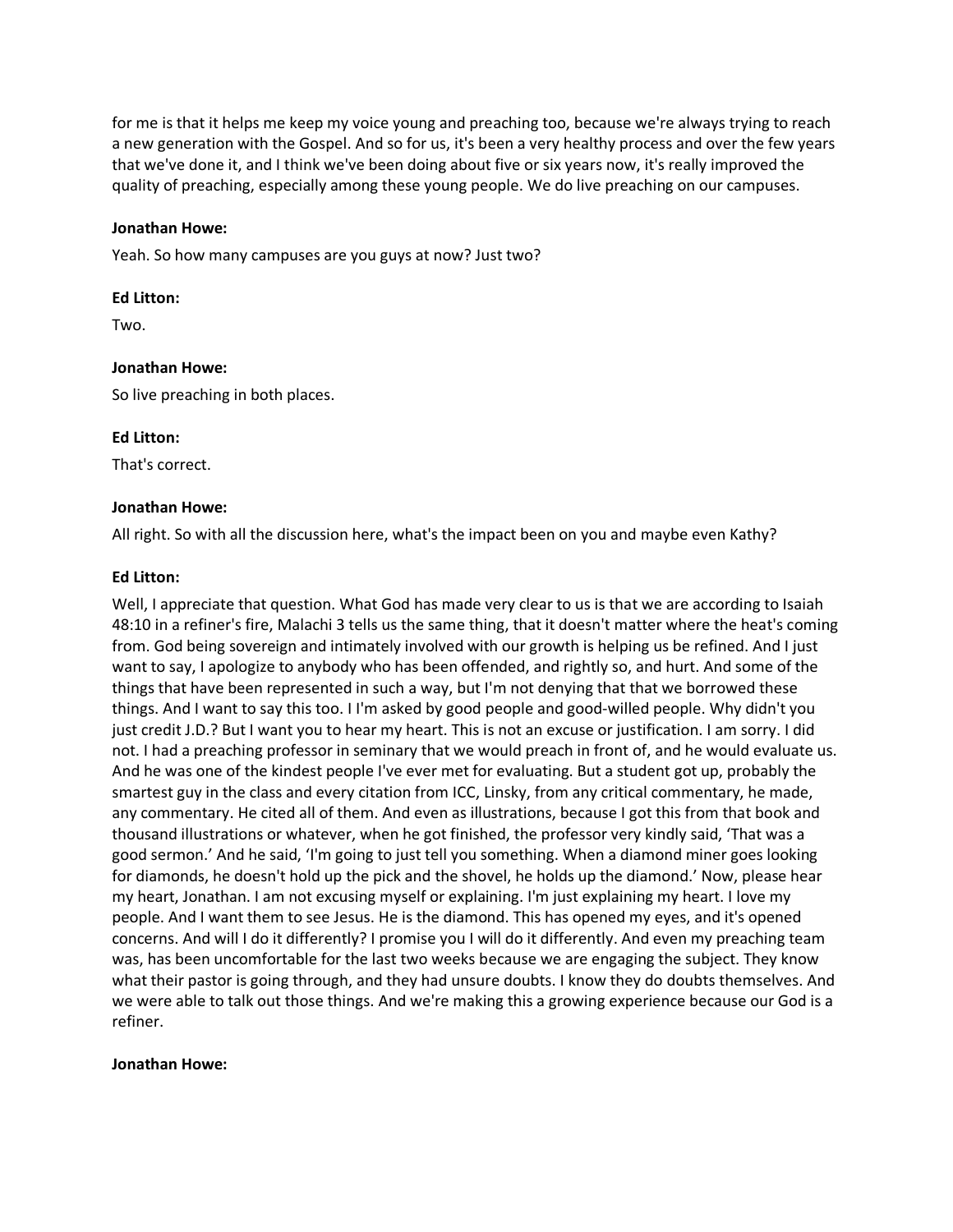Yeah. Another part of this has been the disappearance of some sermons from the internet. You mentioned it, you had a statement that you put out talking about how there was a website issue. You guys are transitioning over website stuff. The elders put out a statement saying, 'Hey, we pulled some of these down, because we don't want our pastor being attacked unfairly and maligned online.' And a lot of people have said, 'well, those two statements can't live together. They don't mesh.' So what's your take on that?

## **Ed Litton:**

I understand why people think that, but they actually do live together. Our elders and leaders made a decision to take down because they felt the impact was that people were going in and they were pulling things out. They believe out of context. And so to protect the church and the wellbeing of the church and their pastor, they said, 'We're pulling these down.' But what they left was the last 18 months, which is all of all of 2020's sermons and all 2021 sermons. And at the same time, over a month ago, we began a process of migration from our current host of our website to a brand new. And the new website will go live at the end of this month. And it's going to be a leaner, slimmer, whole approach to everything. And the simplicity is the rule that will ultimately only keep about a year and a half to two years on there at any given time. So both of those things are true. Both of those things are happening at the same time.

#### **Jonathan Howe:**

You know, a lot of this I think has shown us really the hostility of the day online, both inside and outside of the Southern Baptist Convention. It's happening not just in our convention, it's happening in other conventions, other denominations, the PCA is going through theirs right now with their general assembly in St. Louis. And we see it a lot really in secular politics. I mean, that's been like the last five or six years in secular politics. It's gotten to a point where it's almost unbearable. How do we work with one another across these sides, so to speak, I put that in air quotes, but how can we see each other, and really improve on this culture that seems to be driven by attack, attack, attack, rather than grace and unity and mercy.

## **Ed Litton:**

Again, that's a great question. I'm going to say this. I applaud the people who are trying to do this, and there are good people trying to bring a civility to this on Twitter and other social media. We need to learn how to be civil in our conversation because, well, for a lot of reasons, because Christ commands it. The second one, because the world is watching this. The hallmark of scriptural debate conversation among believers is honor, first, respect for one another listening without condemnation, Romans 8:1, we need to assume the best of each other and leave room for repentance. When there is a need for genuine repentance the assumptions on each other's hearts are just wrong, and we need to humble ourselves with that, but we need to engage in hard conversations, but we have to develop the skills of being able to do so for two primary reasons. One is, how we talk to our brothers and sisters reflects Jesus and what He's doing in our hearts, but there is a public witness at stake. So I'm not saying we don't talk about hard things and we don't confront painful things, but I'm saying we do so with humility, always aware that what people are watching it matters. People are watching us. And I see this more and more as I do media events or media conversations, especially of the secular nature, but the hostility of the day seems to rule our culture. And I think it's impacting our dialogue within the body of Christ.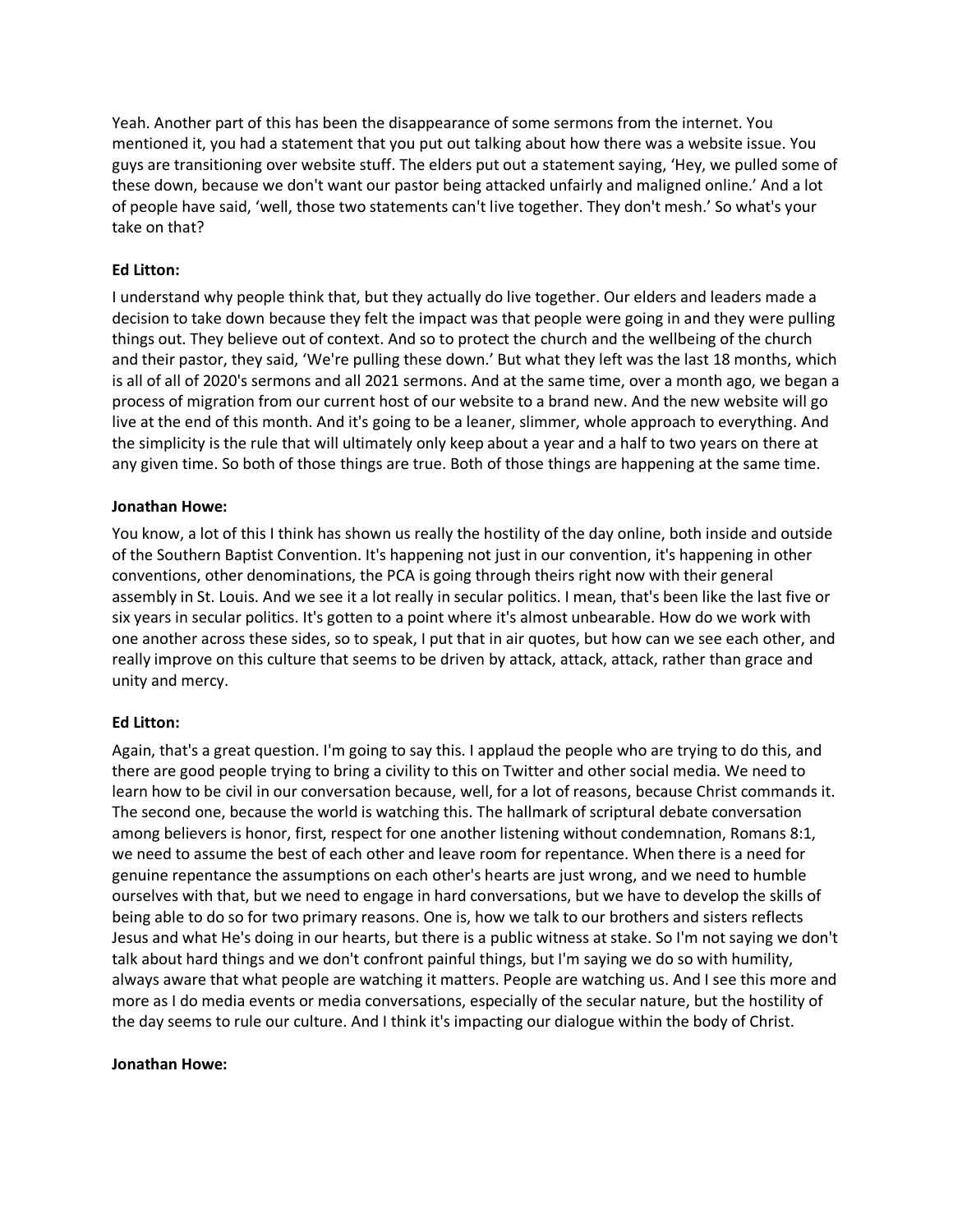How have you seen that maybe impact your church? You've been there 27 years. I want to talk a little bit about your, your pastoring at Redemption Church there in Mobile, but how have you seen your church maybe work through maybe some of this hostility that maybe it's related to secular politics. That seems to be the kind of the way it really creeps into the local church? I would think especially in the south.

# **Ed Litton:**

Well, I think a lot of times we've, we've realized our people because we do talk about this, that there's a false narrative. And in my particular case, it's about me that I've been called woke. I've been called woke because of my work in racial reconciliation. And, but they know it and the people know it. And that's one of the reasons they stand behind me. It hasn't been 27 years of perfection and it's been 27 years of pain and suffering and difficulty together. But what happens is people learn to trust, and that is a core issue here. And that's why this conversation is so important because we automatically are distrustful of each other. And especially if we're strangers to each other. And I will say this though, this is what I love about Southern Baptists. When I was elected, for the next day and a half, I would encounter people in the hallways at lunch at restaurants, but particularly at the convention event center. And people would walk up and say, 'I did not vote for you, but I love you. And I'm praying for you.' And to me, I tell that to the secular world, you need to understand that we aren't divided on many issues, but we're not divided in Christ. And if we can return to that, I believe that God is glorified. And I believe that we will be a part of advancing His mission.

## **Jonathan Howe:**

Amen. And one of the things that you mentioned just a minute ago is the diversity and the work that you've done there in Mobile, a lot of that has to do with your work with the Pledge Group. So let's talk a bit, a little bit about how you've seen Redemption Church change, how the Pledge Group really has changed you and your people.

## **Ed Litton:**

Right? Well, it began after Ferguson and we realized that our city shared some similarities to St. Louis area and especially Ferguson, and that we really had no community with each other across any racial lines. And so it was just a group of pastors leaders in our community that started meeting together. At first, we thought we could solve a problem. We realized this is a long-term wound and problem, and it takes a lot of intentionality. And so someone challenged us from a group called Mission Mississippi, who's been 25 years of experience under their belt. They said, sit down and talk, be honest, transparent, become friends, learn to love each other as Christ told us to love each other. That's what's been happening the last seven and a half years. And relationships have been born, crises have been navigated. Disagreements, honesty, all of that's on the table, but it's been led through the blood of Jesus Christ. It is the Gospel that binds us together. It's interesting, not a single time to critical race theory ever enter our conversations. And so the Gospel brings a more powerful or more salient answer to the problems of division at any level—in marriage, in a convention of churches, in our individual churches and in our communities. And so we approach it through the Gospel, and it's forced us into His Word. It's forced us to honor and respect one another first. And to listen to one another, if I'm talking, I'm not listening,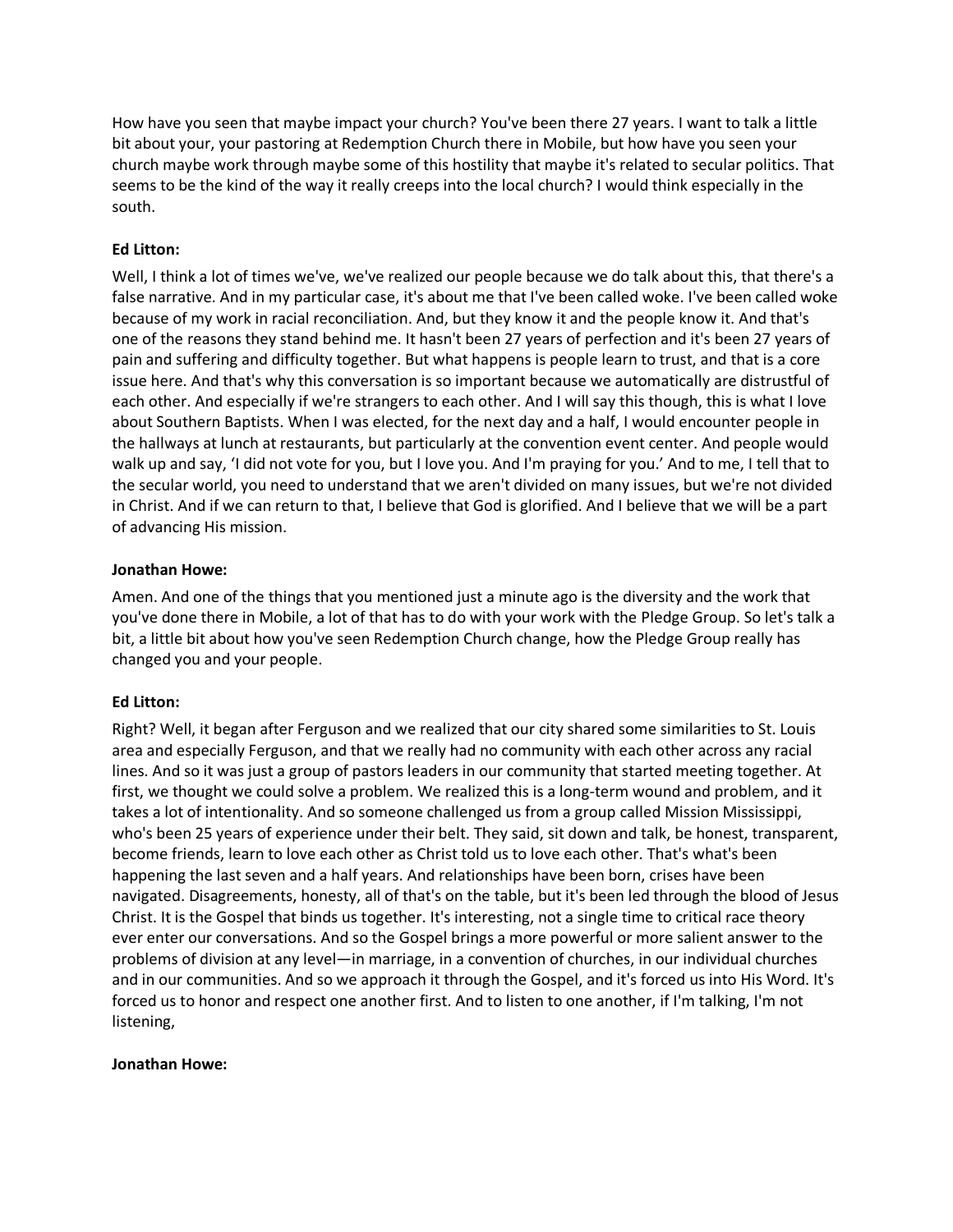What would you say to pastors that want to kind of mirror something like this in their own communities, their own church?

# **Ed Litton:**

One of the things I thought the Convention did this year that was really quite exciting is that they added a sixth point to Ronnie Floyd's vision [Vision 2025], which should be Southern Baptists' vision, which I wholeheartedly approve. Ronnie has an amazing ability to break things down in bite-sized chunks. And so he's done that for us, but they said, 'Well, we got one on top of that, we're going to have these two things: deal with the issue of abuse, and then also seek racial reconciliation.' One of the dreams I have, and one of the reasons I think God may have put me in this position for this time, is because we, we've talked about this. But we've, we've not let it get into our hearts to where we really reach out and start to develop relationships in our community, realizing that we can't reach our communities by ourselves. And as we cross lines, it's a little scary. I was intimidated at first, I was intimidated about being with other belief systems, other ideas. I was intimidated, but I didn't want to be called a bigot because my skin was white or because maybe I've got some deep stuff in my heart, but the truth was that we all have things in our hearts that we have to process through. But the most important thing was listening and understanding what someone else is going through. You don't have to be woke. You don't have to be anything. You just have to have a compassionate heart. We're not talking about stuff that happened in 1919. I'm talking about people who 19 weeks ago were walking through something like this, or 19 minutes ago would have just gone through something like this. And wounds don't heal by themselves. They take intentionality.

## **Jonathan Howe:**

Yeah. One of the things you talked about there was directing the convention to deal with sex abuse. Now, another thing that happened at the annual meeting and basically your first big task as Southern Baptist president is to name a task force to oversee the independent review of the Executive Committee's handling on reports of sexual abuse. So can you give us an update on that?

# **Ed Litton:**

Yeah. From the very beginning, I knew this was a strong statement. The convention made the vote was very overwhelming and clear, and the direction of the convention is to do this independent of the Executive Committee. So from Day One, this is what I've been working on and we'll be revealing soon. The people that we have prayerfully sought. We've sought professionals. We sought people who are respected within our Convention—statespeople and pastors. And so we're going to present this and soon you'll hear about it. Of course we have a 30-day mandate to do that.

## **Jonathan Howe:**

Yeah. So it's gotta be in by July the 15th. Right. Right, right. Okay. So we'll just kind of keep our ears and eyes open for that. Like you said –

## **Ed Litton:**

I am greatly encouraged by the response I'm getting of those that we are asking to serve in this area, that they are willing, they see the seriousness of this issue and they see the enormity of the task, but they're willing to do it. And I'm grateful for Southern Baptists who are.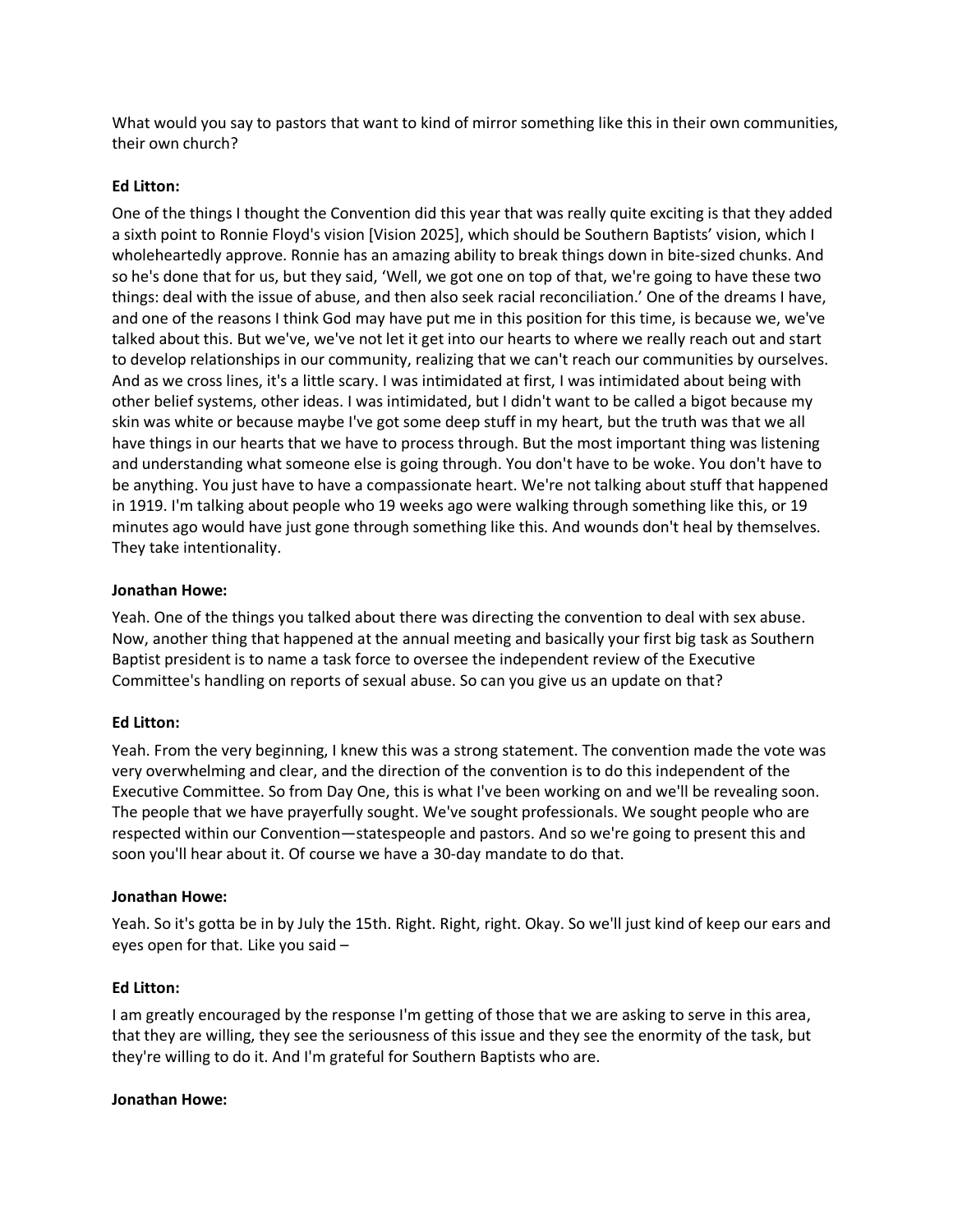Absolutely. So a couple of final questions here, as you start your tenure as Southern Baptist president, what really concerns you the most about where Southern Baptists are and maybe where we're headed?

# **Ed Litton:**

First of all, what I tell the secular press when they focus on our division, I say, 'Well, I understand we are very loud. We're the largest deliberative body in the world. And so when we talk, we talk loud. If you can get the microphone, anybody can talk. But what's interesting is when you listen to the Convention, you really see that there is unity in purpose.' Everybody got on a bus train or plane and went back home to do what they've been doing. This weekend, pastors are going to faithfully bring the Word of God, celebrate the love of this country, and at the same time, their focus isn't politics. It is Jesus. And so I bless everyone who is doing that this weekend and continues to labor. But we are about making disciples and getting this Gospel to the nations. To me, that's a challenge every day for every one of us, but it's also the greatest blessing of being part of this Convention. But we do have some challenges for thoughts and ideas that I'm concerned will cause us to drift further away from actually impacting the world with the Gospel. And I think we have to be honest about that. We have to wrestle through those things and I'm grateful for the Baptist Faith and Message because it's sticky enough to hold a very diverse group of people together for the purpose of glorifying God by making disciples and going to the ends of the Earth.

# **Jonathan Howe:**

Now, kind of on the flip side of that question, what excites you the most about leading Southern Baptists as president?

# **Ed Litton:**

I think at the core that's who we are. I think at the core of our Convention are people who choose, they're autonomous leaders, autonomous churches, but they choose to cooperate, sacrifice and give. And the other thing that excites me is the potential—and I've heard this from many of our former presidents and our entity leaders—the potential of this denomination has never been fully realized. And I believe that God wants to draw this out of us. I'm also praying for revival in our hearts. I'm praying for us to get together and lay down our swords and talk honestly with God about what's in our hearts. That we would have a renewed commitment to the beauty and the glory of unity and cooperation, because we can do more together than partitioning off, causing division and doing everything that stymies the gospel. If we could come together to pray together. And there's a thought process here that obviously I'm working on a way for us to be able to do that in regions to really start to get before God, because what we need is not what our organization gives us. It's not the power of our purse. What we need is the Holy Spirit of God to pour out a fresh fire and a fresh anointing on us as we lift up the unsearchable riches of God's Word.

## **Jonathan Howe:**

Well, thank you, Ed. We appreciate you taking the time this week and please say 'hey' to Kathy for us. And also if you get a chance, send me some Conecuh sausage.

## **Ed Litton:**

Hey, listen Alabama has some homegrown sausage. Sausage is never fun to be watched being made, but it is good to eat. It's called Conecuh sausage, and I'll make sure you get some all right.